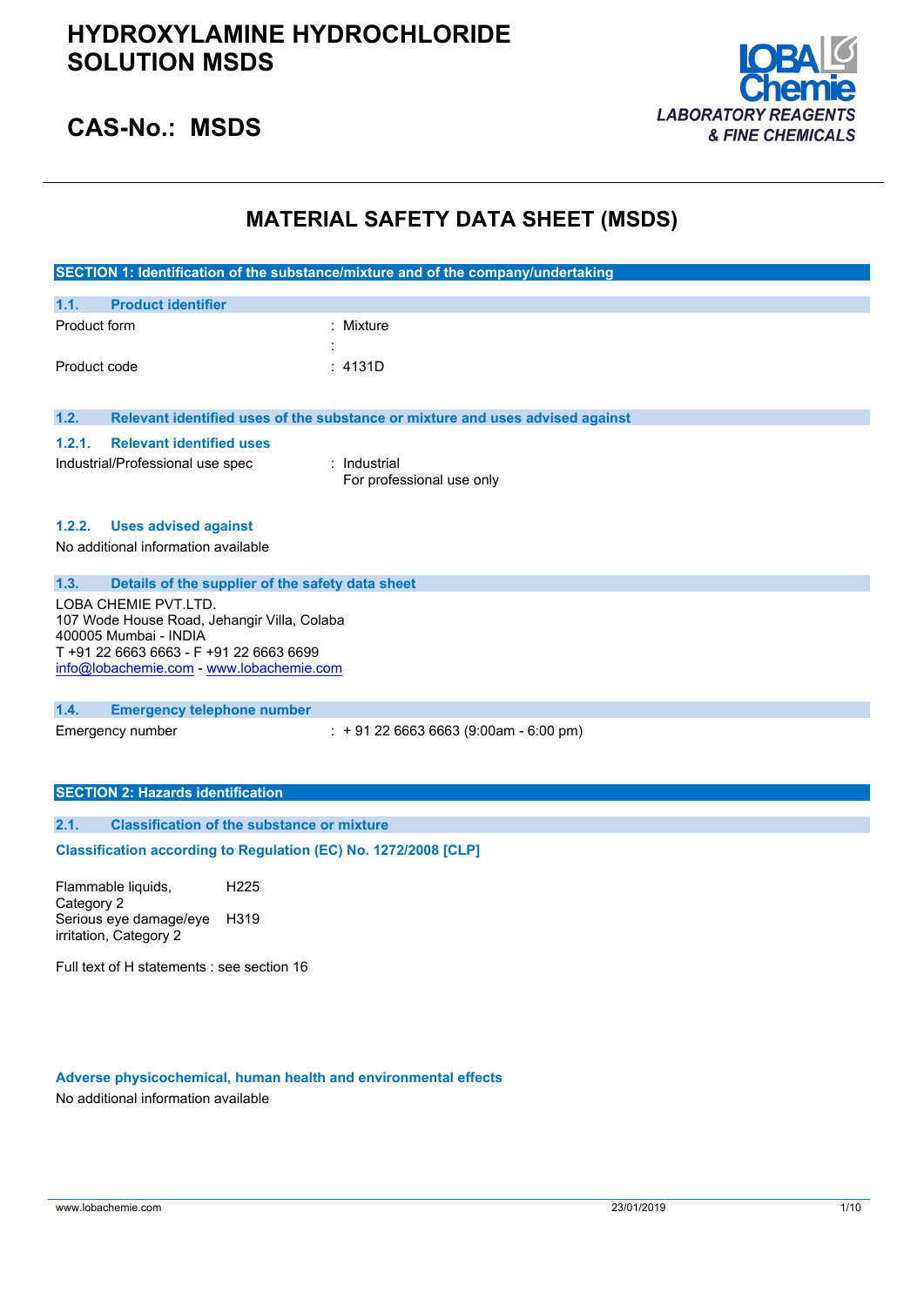Safety Data Sheet

| 2.2.<br><b>Label elements</b>                              |                                                                                                                                                                                                                                                                                                                                                                                    |
|------------------------------------------------------------|------------------------------------------------------------------------------------------------------------------------------------------------------------------------------------------------------------------------------------------------------------------------------------------------------------------------------------------------------------------------------------|
| Labelling according to Regulation (EC) No. 1272/2008 [CLP] |                                                                                                                                                                                                                                                                                                                                                                                    |
| Hazard pictograms (CLP)                                    | GHS02<br>GHS07                                                                                                                                                                                                                                                                                                                                                                     |
| Signal word (CLP)                                          | : Danger                                                                                                                                                                                                                                                                                                                                                                           |
| Hazard statements (CLP)                                    | : H225 - Highly flammable liquid and vapour.<br>H319 - Causes serious eye irritation.                                                                                                                                                                                                                                                                                              |
| Precautionary statements (CLP)                             | : P210 - Keep away from heat, hot surfaces, sparks, open flames and other ignition<br>sources. No smoking.<br>P305+P351+P338 - IF IN EYES: Rinse cautiously with water for several minutes.<br>Remove contact lenses, if present and easy to do. Continue rinsing.<br>P370+P378 - In case of fire: Use  to extinguish.<br>P403+P235 - Store in a well-ventilated place. Keep cool. |

#### **2.3. Other hazards**

No additional information available

| SECTION 3: Composition/information on ingredients |                   |  |  |  |
|---------------------------------------------------|-------------------|--|--|--|
|                                                   |                   |  |  |  |
| 3.1.                                              | <b>Substances</b> |  |  |  |
| Not applicable                                    |                   |  |  |  |
|                                                   |                   |  |  |  |

#### **3.2. Mixtures**

| <b>Name</b>                    | <b>Product identifier</b>                                                | $\frac{9}{6}$        | <b>Classification according</b><br>to Regulation (EC) No.<br>1272/2008 [CLP]         |
|--------------------------------|--------------------------------------------------------------------------|----------------------|--------------------------------------------------------------------------------------|
| Ethanol                        | (CAS-No.) 64-17-5<br>(EC-No.) 200-578-6<br>(EC Index-No.) 603-002-00-5   | $60.5 - 60.5$        | Flam. Liq. 3, H226<br>Skin Corr. 1A, H314                                            |
| <b>WATER AR</b>                | (CAS-No.) 7732-18-5<br>(EC-No.) 231-791-2                                | $39 - 40$            | Not classified                                                                       |
| Hydroxylamine hydrochloride    | (CAS-No.) 5470-11-1<br>(EC-No.) 226-798-2                                | $3.55 - 3.55$        | Acute Tox. 4 (Dermal),<br>H312<br>Acute Tox. 4 (Oral), H302<br>Aquatic Acute 1, H400 |
| POTASSIUM HYDROXIDE PELLETS AR | (CAS-No.) 1310-58-3<br>(EC-No.) 215-181-3<br>(EC Index-No.) 019-002-00-8 | $0.2 - 0.2$          | Skin Corr. 1A, H314<br>Eye Dam. 1, H318<br>Acute Tox. 4 (Oral), H302                 |
| BROMOPHENOL BLUE INDICATOR AR  | (CAS-No.) 115-39-9                                                       | $0.0005 -$<br>0.0005 | Not classified                                                                       |

Full text of H-statements: see section 16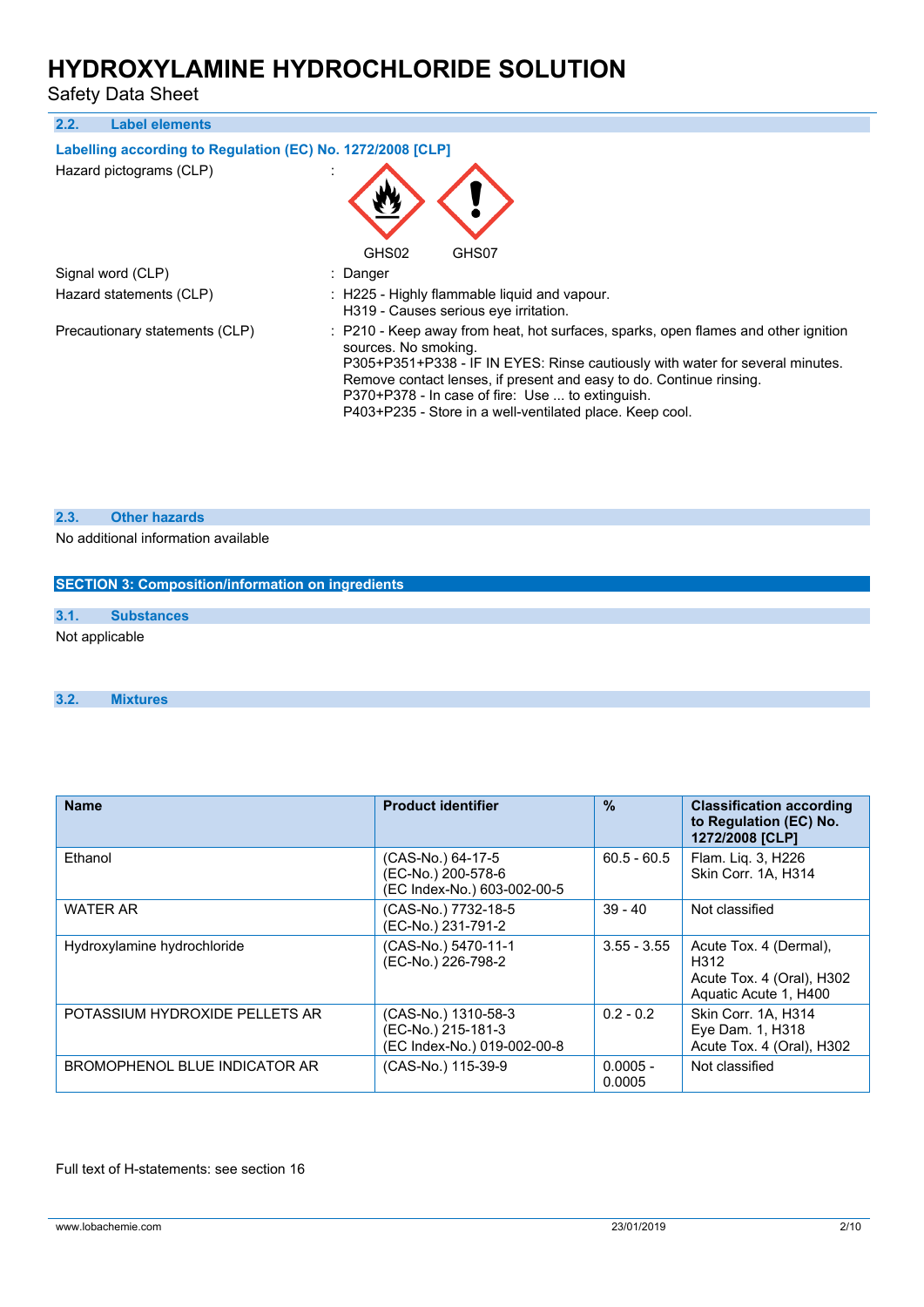Safety Data Sheet

### **SECTION 4: First aid measures**

| 4.1.<br><b>Description of first aid measures</b>                            |                                                                                                                                                                                   |      |
|-----------------------------------------------------------------------------|-----------------------------------------------------------------------------------------------------------------------------------------------------------------------------------|------|
| First-aid measures after inhalation                                         | : Remove person to fresh air and keep comfortable for breathing. Give oxygen or<br>artificial respiration if necessary. If you feel unwell, seek medical advice.                  |      |
| First-aid measures after skin contact                                       | Gently wash with plenty of soap and water. If skin irritation occurs: Get medical<br>advice/attention.                                                                            |      |
| First-aid measures after eye contact                                        | Remove contact lenses, if present and easy to do. Continue rinsing. Rinse cautiously<br>with water for several minutes. If eye irritation persists: Get medical advice/attention. |      |
| First-aid measures after ingestion                                          | Rinse mouth out with water. If you feel unwell, seek medical advice.                                                                                                              |      |
| 4.2.<br>Most important symptoms and effects, both acute and delayed         |                                                                                                                                                                                   |      |
| Symptoms/effects after eye contact                                          | : Causes serious eye irritation.                                                                                                                                                  |      |
| 4.3.                                                                        | Indication of any immediate medical attention and special treatment needed                                                                                                        |      |
| Treat symptomatically.                                                      |                                                                                                                                                                                   |      |
| <b>SECTION 5: Firefighting measures</b>                                     |                                                                                                                                                                                   |      |
|                                                                             |                                                                                                                                                                                   |      |
| 5.1.<br><b>Extinguishing media</b>                                          |                                                                                                                                                                                   |      |
| Suitable extinguishing media                                                | : dry chemical powder, alcohol-resistant foam, carbon dioxide (CO2).                                                                                                              |      |
| Unsuitable extinguishing media                                              | : Do not use a heavy water stream.                                                                                                                                                |      |
| 5.2.<br>Special hazards arising from the substance or mixture               |                                                                                                                                                                                   |      |
| Fire hazard                                                                 | : Highly flammable liquid and vapour.                                                                                                                                             |      |
| Explosion hazard                                                            | : Heating may cause a fire or explosion.                                                                                                                                          |      |
|                                                                             |                                                                                                                                                                                   |      |
| 5.3.<br><b>Advice for firefighters</b>                                      |                                                                                                                                                                                   |      |
| Protection during firefighting                                              | : Do not attempt to take action without suitable protective equipment.                                                                                                            |      |
| <b>SECTION 6: Accidental release measures</b>                               |                                                                                                                                                                                   |      |
|                                                                             |                                                                                                                                                                                   |      |
| 6.1.                                                                        | Personal precautions, protective equipment and emergency procedures                                                                                                               |      |
| 6.1.1.<br>For non-emergency personnel                                       |                                                                                                                                                                                   |      |
| <b>Emergency procedures</b>                                                 | : Avoid contact with skin, eyes and clothing.                                                                                                                                     |      |
| 6.1.2.<br>For emergency responders                                          |                                                                                                                                                                                   |      |
| Protective equipment                                                        | : Use personal protective equipment as required.                                                                                                                                  |      |
|                                                                             |                                                                                                                                                                                   |      |
| 6.2.<br><b>Environmental precautions</b>                                    |                                                                                                                                                                                   |      |
| Avoid release to the environment.                                           |                                                                                                                                                                                   |      |
|                                                                             |                                                                                                                                                                                   |      |
| 6.3.<br>Methods and material for containment and cleaning up                |                                                                                                                                                                                   |      |
| Methods for cleaning up                                                     | : Clean contaminated surfaces with an excess of water.                                                                                                                            |      |
| <b>Reference to other sections</b><br>6.4.                                  |                                                                                                                                                                                   |      |
| No additional information available                                         |                                                                                                                                                                                   |      |
| <b>SECTION 7: Handling and storage</b>                                      |                                                                                                                                                                                   |      |
|                                                                             |                                                                                                                                                                                   |      |
| <b>Precautions for safe handling</b><br>7.1.                                |                                                                                                                                                                                   |      |
| Precautions for safe handling                                               | : Avoid contact with skin and eyes.                                                                                                                                               |      |
| Hygiene measures                                                            | : Wash hands and other exposed areas with mild soap and water before eating,<br>drinking or smoking and when leaving work.                                                        |      |
| 7.2.<br><b>Conditions for safe storage, including any incompatibilities</b> |                                                                                                                                                                                   |      |
| Storage conditions                                                          | : Store in a well-ventilated place. Keep container tightly closed.                                                                                                                |      |
|                                                                             |                                                                                                                                                                                   |      |
| <b>Specific end use(s)</b><br>7.3.                                          |                                                                                                                                                                                   |      |
| No additional information available                                         |                                                                                                                                                                                   |      |
| www.lobachemie.com                                                          | 23/01/2019                                                                                                                                                                        | 3/10 |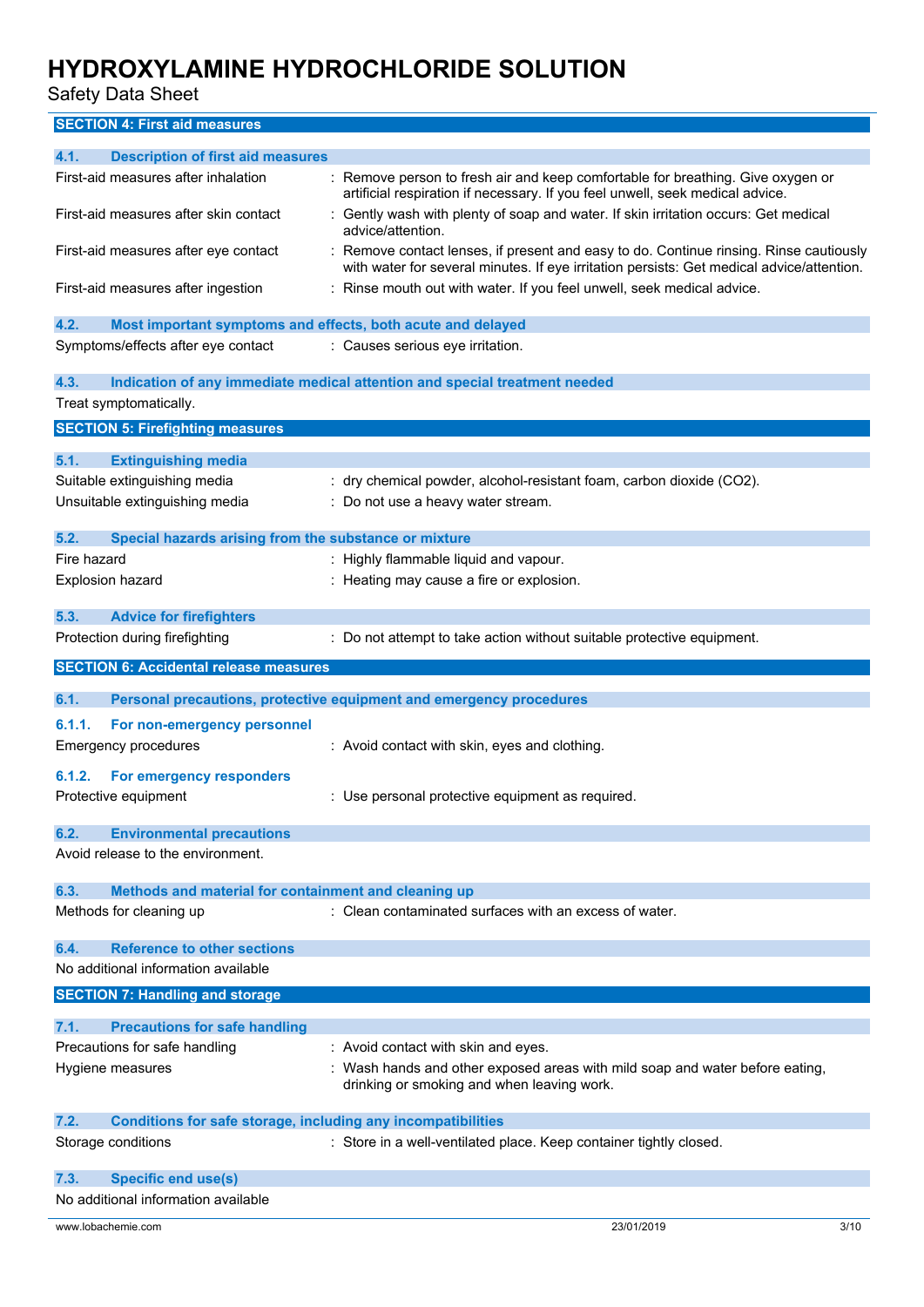Safety Data Sheet

**SECTION 8: Exposure controls/personal protection**

#### **8.1. Control parameters**

No additional information available

| 8.2.                     | <b>Exposure controls</b>                              |                                    |
|--------------------------|-------------------------------------------------------|------------------------------------|
|                          | Hand protection                                       | : Protective gloves                |
| Eye protection           |                                                       | Chemical goggles or safety glasses |
| Skin and body protection |                                                       | Wear suitable protective clothing  |
|                          | Respiratory protection                                | : Wear respiratory protection.     |
|                          | <b>SECTION 9: Physical and chemical properties</b>    |                                    |
| 9.1.                     | Information on basic physical and chemical properties |                                    |
|                          | Physical state                                        | : Liquid                           |
| Colour                   |                                                       | : Greenish.                        |
| Odour                    |                                                       | : No data available                |
|                          | Odour threshold                                       | : No data available                |
| pH                       |                                                       | : No data available                |
|                          | Relative evaporation rate (butylacetate=1)            | : No data available                |
| Melting point            |                                                       | : No data available                |
|                          | Freezing point                                        | : No data available                |
| Boiling point            |                                                       | : No data available                |
| Flash point              |                                                       | : No data available                |
|                          | Auto-ignition temperature                             | : No data available                |
|                          | Decomposition temperature                             | : No data available                |
|                          | Flammability (solid, gas)                             | : No data available                |
|                          | Vapour pressure                                       | : No data available                |
|                          | Relative vapour density at 20 °C                      | : No data available                |
| Relative density         |                                                       | No data available                  |
| Solubility               |                                                       | : No data available                |
| Log Pow                  |                                                       | : No data available                |
| Viscosity, kinematic     |                                                       | : No data available                |
| Viscosity, dynamic       |                                                       | : No data available                |
| Explosive properties     |                                                       | : No data available                |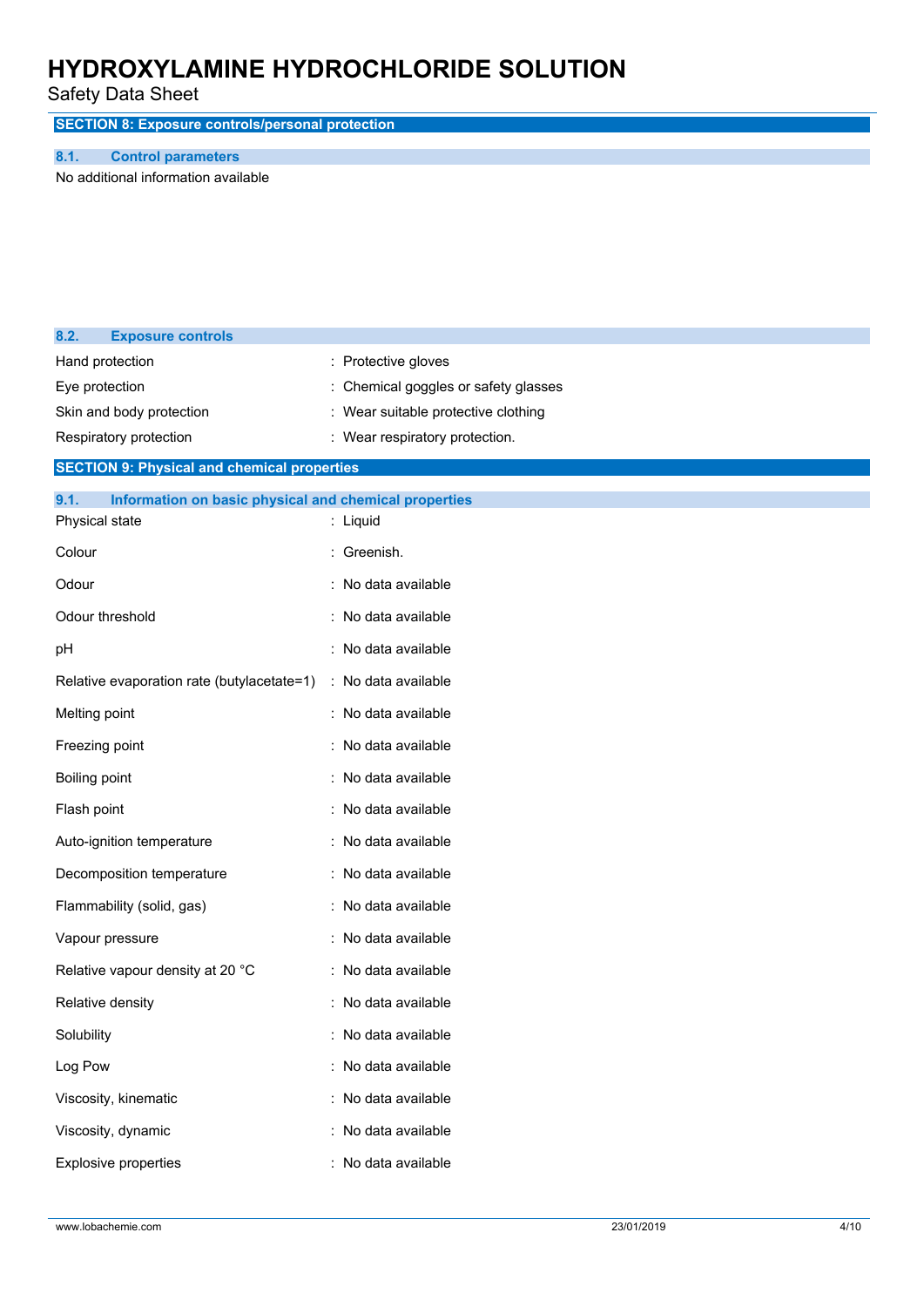Safety Data Sheet

| Oxidising properties                                              | : No data available              |
|-------------------------------------------------------------------|----------------------------------|
|                                                                   |                                  |
| <b>Explosive limits</b>                                           | : No data available              |
|                                                                   |                                  |
| <b>Other information</b><br>9.2.                                  |                                  |
| No additional information available                               |                                  |
| <b>SECTION 10: Stability and reactivity</b>                       |                                  |
| 10.1.<br><b>Reactivity</b>                                        |                                  |
| No additional information available                               |                                  |
| 10.2.<br><b>Chemical stability</b>                                |                                  |
| Stable under normal conditions.                                   |                                  |
| <b>Possibility of hazardous reactions</b><br>10.3.                |                                  |
| No additional information available                               |                                  |
| 10.4.<br><b>Conditions to avoid</b>                               |                                  |
| Direct sunlight. Heat. Open flame. High temperature. Overheating. |                                  |
| 10.5.<br><b>Incompatible materials</b>                            |                                  |
| No additional information available                               |                                  |
| <b>Hazardous decomposition products</b><br>10.6.                  |                                  |
| No additional information available                               |                                  |
|                                                                   |                                  |
| <b>SECTION 11: Toxicological information</b>                      |                                  |
| 11.1.<br><b>Information on toxicological effects</b>              |                                  |
| Acute toxicity                                                    | : Not classified                 |
|                                                                   |                                  |
|                                                                   |                                  |
| Skin corrosion/irritation                                         | : Not classified                 |
| Serious eye damage/irritation                                     | : Causes serious eye irritation. |
| Respiratory or skin sensitisation                                 | : Not classified                 |
| Germ cell mutagenicity                                            | : Not classified                 |
| Carcinogenicity                                                   | : Not classified                 |
|                                                                   |                                  |
| Reproductive toxicity                                             | : Not classified                 |
| STOT-single exposure                                              | : Not classified                 |
|                                                                   |                                  |
| STOT-repeated exposure                                            | : Not classified                 |
|                                                                   |                                  |
|                                                                   |                                  |
|                                                                   |                                  |
| Aspiration hazard                                                 | : Not classified                 |

### **SECTION 12: Ecological information**

**12.1. Toxicity** No additional information available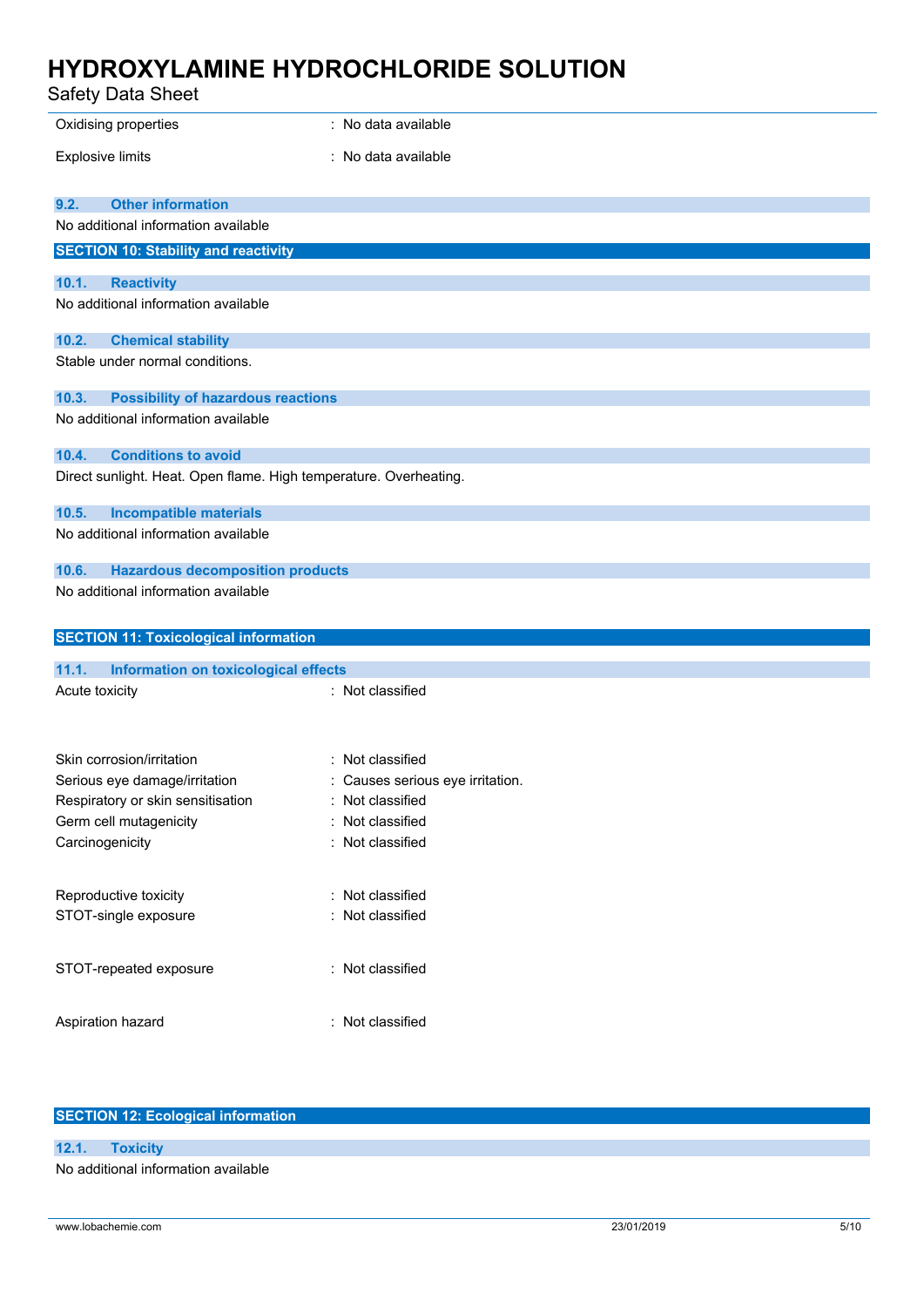Safety Data Sheet

| 12.2.<br><b>Persistence and degradability</b>      |                                                             |
|----------------------------------------------------|-------------------------------------------------------------|
| No additional information available                |                                                             |
|                                                    |                                                             |
|                                                    |                                                             |
| 12.3.<br><b>Bioaccumulative potential</b>          |                                                             |
| No additional information available                |                                                             |
|                                                    |                                                             |
|                                                    |                                                             |
| 12.4.<br><b>Mobility in soil</b>                   |                                                             |
| No additional information available                |                                                             |
|                                                    |                                                             |
| 12.5.<br><b>Results of PBT and vPvB assessment</b> |                                                             |
| No additional information available                |                                                             |
|                                                    |                                                             |
|                                                    |                                                             |
|                                                    |                                                             |
| 12.6.<br><b>Other adverse effects</b>              |                                                             |
| No additional information available                |                                                             |
| <b>SECTION 13: Disposal considerations</b>         |                                                             |
|                                                    |                                                             |
| <b>Waste treatment methods</b><br>13.1.            |                                                             |
| No additional information available                |                                                             |
| <b>SECTION 14: Transport information</b>           |                                                             |
|                                                    |                                                             |
| In accordance with ADR / RID / IMDG / IATA / ADN   |                                                             |
|                                                    |                                                             |
| 14.1.<br><b>UN number</b>                          |                                                             |
| UN-No. (ADR)                                       | : 1170                                                      |
| UN-No. (IMDG)                                      | : 1170                                                      |
| UN-No. (IATA)                                      | : 1170                                                      |
| UN-No. (ADN)                                       | : 1170                                                      |
|                                                    |                                                             |
| UN-No. (RID)                                       | : 1170                                                      |
| 14.2.<br><b>UN proper shipping name</b>            |                                                             |
| Proper Shipping Name (ADR)                         | : ETHANOL (ETHYL ALCOHOL) / ETHANOL SOLUTION (ETHYL ALCOHOL |
|                                                    | SOLUTION)                                                   |
| Proper Shipping Name (IMDG)                        | ETHANOL SOLUTION (ETHYL ALCOHOL SOLUTION)                   |
| Proper Shipping Name (IATA)                        | : Ethanol solution                                          |
| Proper Shipping Name (ADN)                         | : ETHANOL SOLUTION (ETHYL ALCOHOL SOLUTION)                 |
| Proper Shipping Name (RID)                         | : ETHANOL SOLUTION (ETHYL ALCOHOL SOLUTION)                 |
| Transport document description (ADR)               | : UN 1170 ETHANOL (ETHYL ALCOHOL) / ETHANOL SOLUTION (ETHYL |
|                                                    | ALCOHOL SOLUTION), 3, II, (D/E)                             |
| Transport document description (IMDG)              | : UN 1170 ETHANOL SOLUTION (ETHYL ALCOHOL SOLUTION), 3, II  |
| Transport document description (IATA)              | : UN 1170 Ethanol solution, 3, II                           |
|                                                    |                                                             |
| Transport document description (ADN)               | : UN 1170 ETHANOL SOLUTION (ETHYL ALCOHOL SOLUTION), 3, II  |
| Transport document description (RID)               | : UN 1170 ETHANOL SOLUTION (ETHYL ALCOHOL SOLUTION), 3, II  |
| 14.3.<br><b>Transport hazard class(es)</b>         |                                                             |
| <b>ADR</b>                                         |                                                             |
|                                                    |                                                             |
| Transport hazard class(es) (ADR)                   | $\therefore$ 3                                              |
| Danger labels (ADR)                                | : 3                                                         |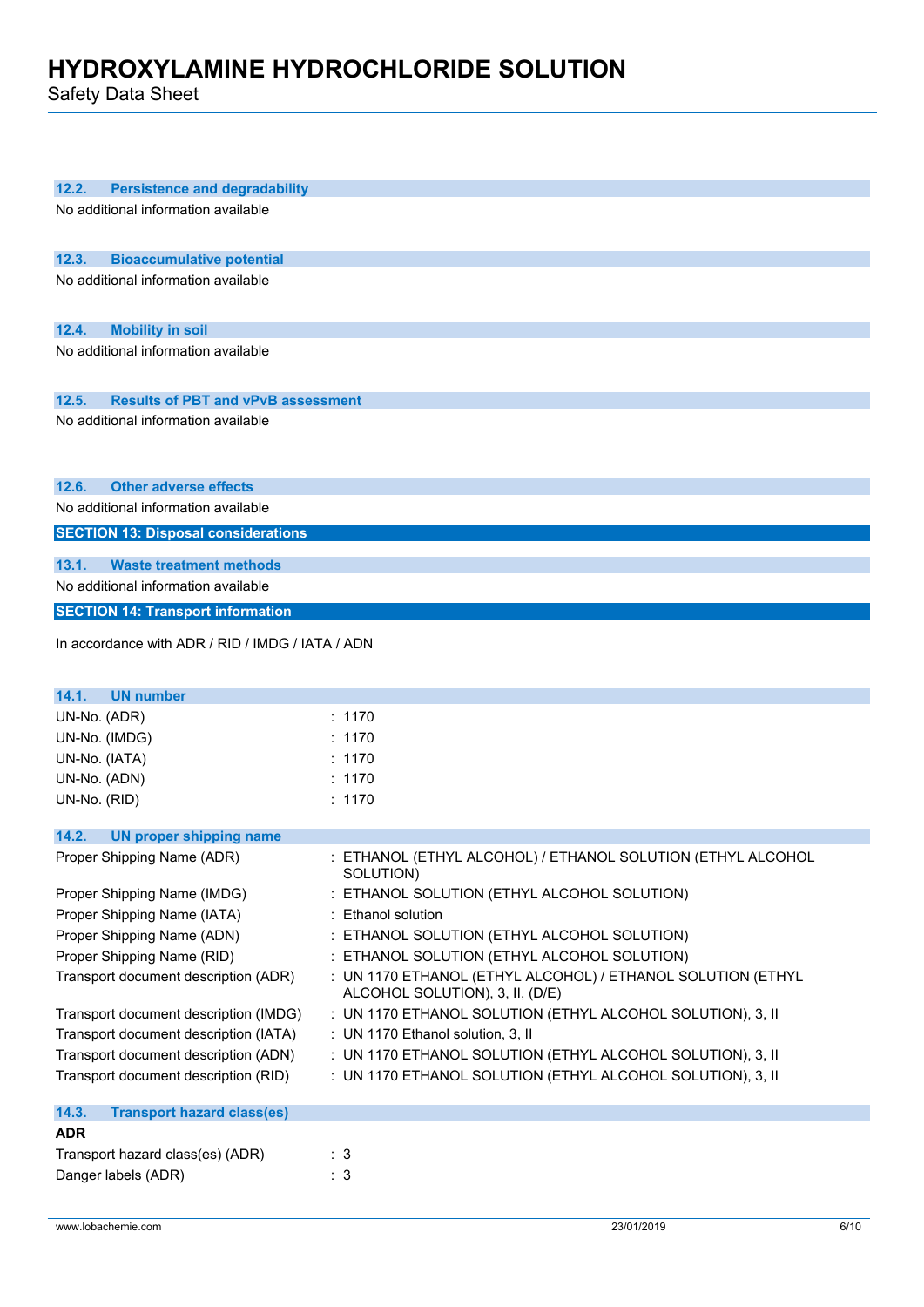Safety Data Sheet

**IMDG**

**IATA**

**ADN**

**RID**

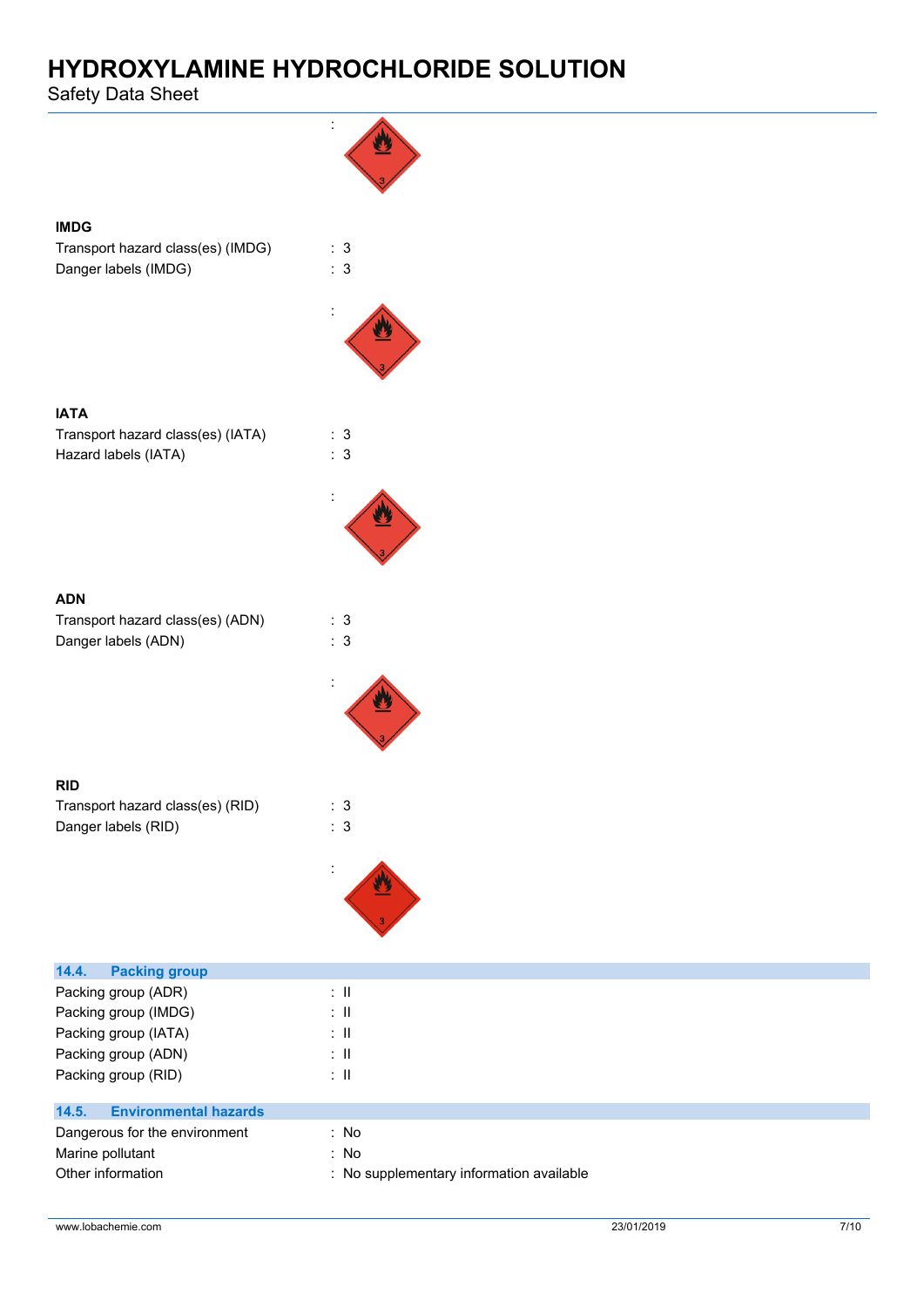Safety Data Sheet

#### **14.6. Special precautions for user**

#### **- Overland transport**

| Classification code (ADR)                                      | : F1                                                                                 |
|----------------------------------------------------------------|--------------------------------------------------------------------------------------|
| Special provisions (ADR)                                       | : 144, 601                                                                           |
| Limited quantities (ADR)                                       | : 11                                                                                 |
| Excepted quantities (ADR)                                      | $\therefore$ E2                                                                      |
| Packing instructions (ADR)                                     | : P001, IBC02, R001                                                                  |
| Mixed packing provisions (ADR)                                 | : MP19                                                                               |
| Portable tank and bulk container<br>instructions (ADR)         | : T4                                                                                 |
| Portable tank and bulk container special<br>provisions (ADR)   | $:$ TP1                                                                              |
| Tank code (ADR)                                                | : LGBF                                                                               |
| Vehicle for tank carriage                                      | $:$ FL                                                                               |
| Transport category (ADR)                                       | $\therefore$ 2                                                                       |
| Special provisions for carriage - Operation : S2, S20<br>(ADR) |                                                                                      |
| Hazard identification number (Kemler No.) : 33                 |                                                                                      |
| Orange plates                                                  | 33<br>1170                                                                           |
| Tunnel restriction code (ADR)                                  | : D/E                                                                                |
| EAC code                                                       | $: \cdot2YE$                                                                         |
|                                                                |                                                                                      |
| - Transport by sea<br>Special provisions (IMDG)                | : 144                                                                                |
| Limited quantities (IMDG)                                      | : 1 L                                                                                |
| Excepted quantities (IMDG)                                     | $\therefore$ E2                                                                      |
| Packing instructions (IMDG)                                    | : P001                                                                               |
| IBC packing instructions (IMDG)                                | $\therefore$ IBC02                                                                   |
| Tank instructions (IMDG)                                       | : T4                                                                                 |
| Tank special provisions (IMDG)                                 | $:$ TP1                                                                              |
| EmS-No. (Fire)                                                 | $:$ F-E                                                                              |
| EmS-No. (Spillage)                                             | $: S-D$                                                                              |
|                                                                | : A                                                                                  |
| Stowage category (IMDG)<br>Properties and observations (IMDG)  | : Colourless, volatile liquids. Pure ETHANOL: flashpoint 13°C c.c. Explosive limits: |
|                                                                | 3.3% to 19% Miscible with water.                                                     |
| - Air transport                                                |                                                                                      |
| PCA Excepted quantities (IATA)                                 | $\therefore$ E2                                                                      |
| PCA Limited quantities (IATA)                                  | : Y341                                                                               |
| PCA limited quantity max net quantity<br>(IATA)                | : 1L                                                                                 |
| PCA packing instructions (IATA)                                | : 353                                                                                |
| PCA max net quantity (IATA)                                    | : 5L                                                                                 |
| CAO packing instructions (IATA)                                | : 364                                                                                |
| CAO max net quantity (IATA)                                    | : 60L                                                                                |
| Special provisions (IATA)                                      | : A3, A58, A180                                                                      |
| ERG code (IATA)                                                | : 3L                                                                                 |
|                                                                |                                                                                      |

#### **- Inland waterway transport**

| Classification code (ADN) | : F1      |            |      |
|---------------------------|-----------|------------|------|
| Special provisions (ADN)  | : 144.601 |            |      |
| Limited quantities (ADN)  | : 1 L     |            |      |
| www.lobachemie.com        |           | 23/01/2019 | 8/10 |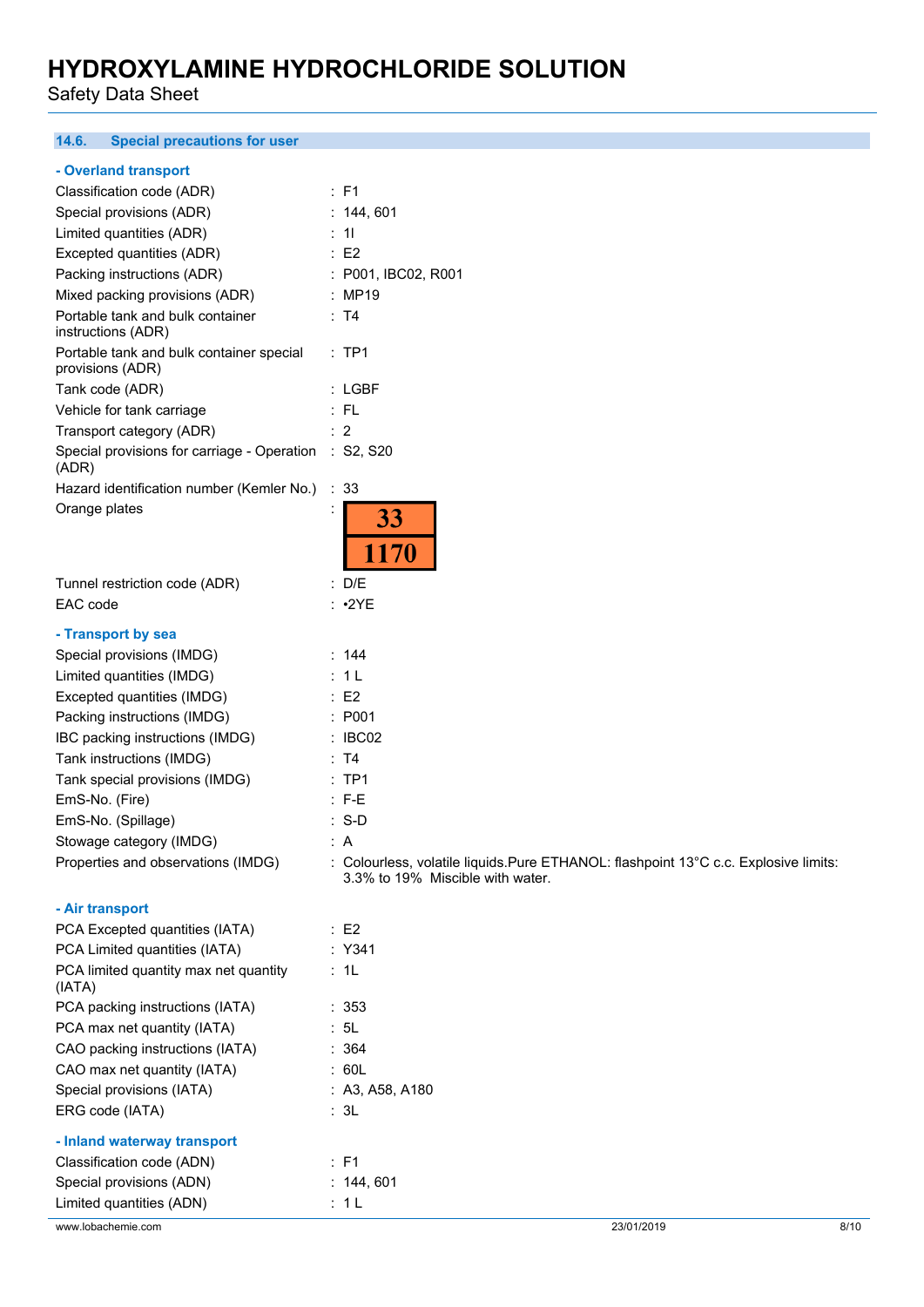### Safety Data Sheet

| Excepted quantities (ADN)                                    | $E$ F2              |
|--------------------------------------------------------------|---------------------|
| Carriage permitted (ADN)                                     | : T                 |
| Equipment required (ADN)                                     | $:$ PP, EX, A       |
| Ventilation (ADN)                                            | : VE01              |
| Number of blue cones/lights (ADN)                            | :1                  |
| - Rail transport                                             |                     |
| Classification code (RID)                                    | $:$ F1              |
| Special provisions (RID)                                     | : 144, 601          |
| Limited quantities (RID)                                     | : 1L                |
| Excepted quantities (RID)                                    | E2                  |
| Packing instructions (RID)                                   | : P001, IBC02, R001 |
| Mixed packing provisions (RID)                               | : MP19              |
| Portable tank and bulk container<br>instructions (RID)       | : T4                |
| Portable tank and bulk container special<br>provisions (RID) | $:$ TP1             |
| Tank codes for RID tanks (RID)                               | $:$ LGBF            |
| Transport category (RID)                                     | : 2                 |
| Colis express (express parcels) (RID)                        | $\therefore$ CE7    |
| Hazard identification number (RID)                           | : 33                |

**14.7. Transport in bulk according to Annex II of MARPOL 73/78 and the IBC Code** Not applicable

**SECTION 15: Regulatory information**

**15.1. Safety, health and environmental regulations/legislation specific for the substance or mixture**

**15.1.1. EU-Regulations**

Contains no REACH substances with Annex XVII restrictions Contains no substance on the REACH candidate list

Contains no REACH Annex XIV substances

#### **15.1.2. National regulations**

#### **Germany**

| Reference to AwSV                                                                       | : Water hazard class (WGK) 3, Highly hazardous to water (Classification according to<br>AwSV, Annex 1) |
|-----------------------------------------------------------------------------------------|--------------------------------------------------------------------------------------------------------|
| 12th Ordinance Implementing the Federal<br>Immission Control Act - 12. BlmSchV          | : Is not subject of the 12. BlmSchV (Hazardous Incident Ordinance)                                     |
| <b>Netherlands</b>                                                                      |                                                                                                        |
| SZW-lijst van kankerverwekkende stoffen                                                 | : Ethanol is listed                                                                                    |
| SZW-lijst van mutagene stoffen                                                          | : None of the components are listed                                                                    |
| NIET-limitatieve lijst van voor de<br>voortplanting giftige stoffen - Borstvoeding      | Ethanol is listed                                                                                      |
| NIET-limitatieve lijst van voor de<br>voortplanting giftige stoffen –<br>Vruchtbaarheid | : Ethanol is listed                                                                                    |